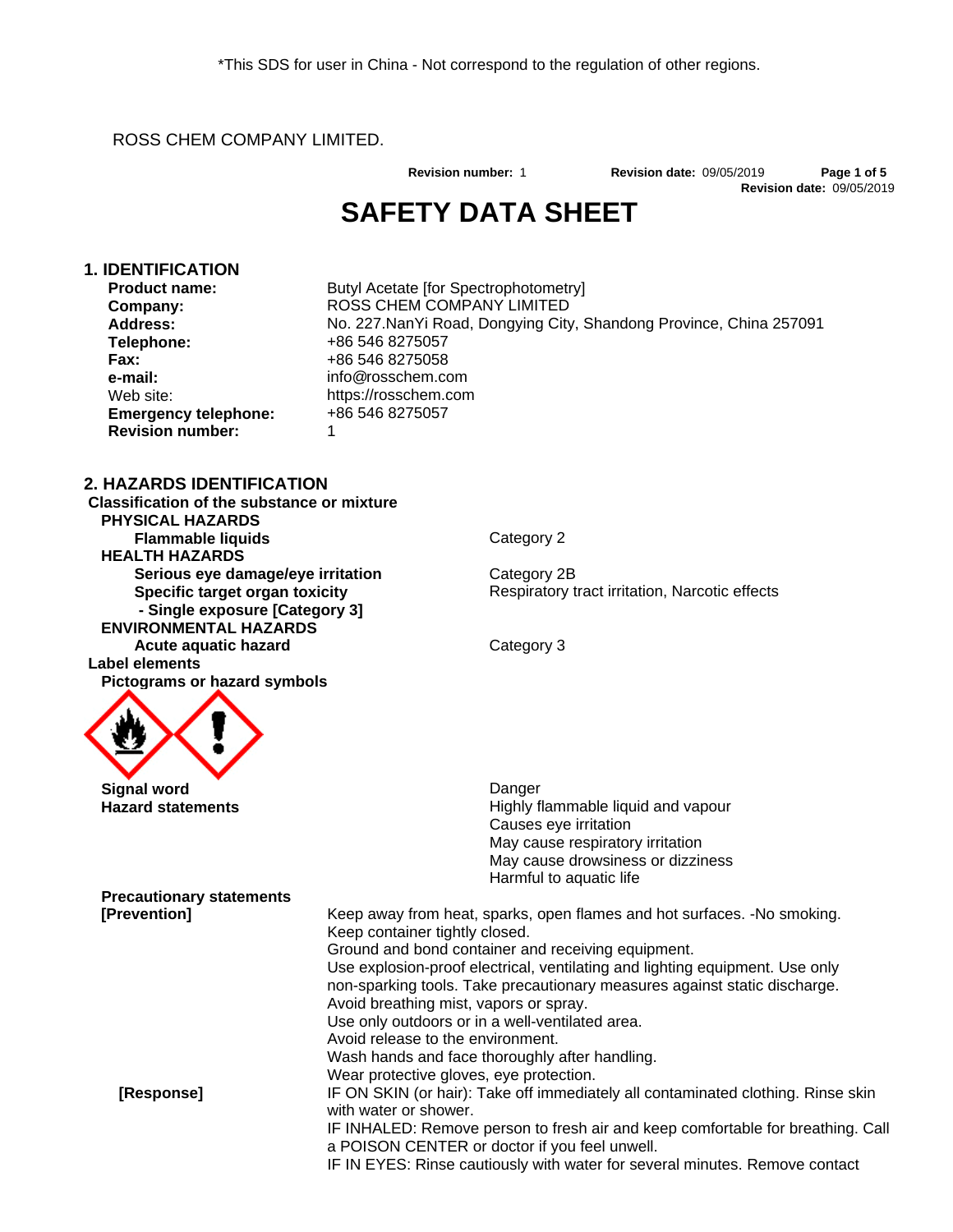| Call a POISON CENTER or doctor/physician if you feel unwell.<br>Remove/Take off immediately all contaminated clothing. Rinse skin with<br><b>Skin contact:</b><br>water/shower. If skin irritation or rash occurs: Get medical advice/attention.<br>Rinse cautiously with water for several minutes. Remove contact lenses, if present<br>Eye contact:<br>and easy to do. Continue rinsing. If eye irritation persists: Get medical<br>advice/attention.<br>Ingestion:<br>Get medical advice/attention if you feel unwell. Rinse mouth. |  |
|-----------------------------------------------------------------------------------------------------------------------------------------------------------------------------------------------------------------------------------------------------------------------------------------------------------------------------------------------------------------------------------------------------------------------------------------------------------------------------------------------------------------------------------------|--|
|                                                                                                                                                                                                                                                                                                                                                                                                                                                                                                                                         |  |
|                                                                                                                                                                                                                                                                                                                                                                                                                                                                                                                                         |  |
|                                                                                                                                                                                                                                                                                                                                                                                                                                                                                                                                         |  |
| Inhalation:<br>Remove victim to fresh air and keep at rest in a position comfortable for breathing.                                                                                                                                                                                                                                                                                                                                                                                                                                     |  |
| <b>4. FIRST AID MEASURES</b>                                                                                                                                                                                                                                                                                                                                                                                                                                                                                                            |  |
| <b>Chemical Formula:</b><br>$C_6H_{12}O_2$                                                                                                                                                                                                                                                                                                                                                                                                                                                                                              |  |
| Acetic Acid Butyl Ester<br><b>Synonyms:</b>                                                                                                                                                                                                                                                                                                                                                                                                                                                                                             |  |
| <b>CAS RN:</b><br>123-86-4                                                                                                                                                                                                                                                                                                                                                                                                                                                                                                              |  |
| Percent:<br>>99.0%(GC)                                                                                                                                                                                                                                                                                                                                                                                                                                                                                                                  |  |
| Substance/mixture:<br>Substance<br>Butyl Acetate [for Spectrophotometry]<br><b>Components:</b>                                                                                                                                                                                                                                                                                                                                                                                                                                          |  |
| <b>3. COMPOSITION/INFORMATION ON INGREDIENTS</b>                                                                                                                                                                                                                                                                                                                                                                                                                                                                                        |  |
| Dispose of contents and container in accordance with local, regional, national<br>[Disposal]<br>regulations.                                                                                                                                                                                                                                                                                                                                                                                                                            |  |
| Store locked up.                                                                                                                                                                                                                                                                                                                                                                                                                                                                                                                        |  |
| Store in a well-ventilated place. Keep container tightly closed.<br>[Storage]                                                                                                                                                                                                                                                                                                                                                                                                                                                           |  |
| medical advice or attention.<br>In case of fire: Use dry chemical, dry sand or foam to extinguish.                                                                                                                                                                                                                                                                                                                                                                                                                                      |  |
| lenses, if present and easy to do. Continue rinsing. If eye irritation persists: Get                                                                                                                                                                                                                                                                                                                                                                                                                                                    |  |
| ROSS CHEM COMPANY LIMITED. Revision number: 1<br>Revision date: 09/05/2019 Page 2 of 5                                                                                                                                                                                                                                                                                                                                                                                                                                                  |  |

# **Suitable extinguishing**

| Suitable extinguishing<br>media:     | Dry chemical, foam, carbon dioxide.                                                                                                                                                                                                                                                                                                             |
|--------------------------------------|-------------------------------------------------------------------------------------------------------------------------------------------------------------------------------------------------------------------------------------------------------------------------------------------------------------------------------------------------|
| Unsuitable extinguishing<br>media:   | Water (It may scatter and spread fire.)                                                                                                                                                                                                                                                                                                         |
| <b>Precautions for firefighters:</b> | Fire-extinguishing work is done from the windward and the suitable<br>fire-extinguishing method according to the surrounding situation is used.<br>Uninvolved persons should evacuate to a safe place. In case of fire in the<br>surroundings: Keep containers cool by spraying with water. Eliminate all ignition<br>sources if safe to do so. |
|                                      |                                                                                                                                                                                                                                                                                                                                                 |

**Special protective equipment for firefighters:** When extinguishing fire, be sure to wear personal protective equipment

### **6. ACCIDENTAL RELEASE MEASURES**

| <b>Personal precautions,</b><br>protective equipment and<br>emergency procedures: | Use extra personal protective equipment (self-contained breathing apparatus).<br>Keep people away from and upwind of spill/leak. Ensure adequate ventilation.<br>Entry to non-involved personnel should be controlled around the leakage area by<br>roping off, etc. |
|-----------------------------------------------------------------------------------|----------------------------------------------------------------------------------------------------------------------------------------------------------------------------------------------------------------------------------------------------------------------|
|                                                                                   | Environmental precautions: Prevent product from entering drains.                                                                                                                                                                                                     |
| <b>Methods and materials for</b>                                                  | Absorb spilled material in dry sand or inert absorbent before recovering it into an                                                                                                                                                                                  |
| containment and cleaning                                                          | airtight container. In case of large amount of spillage, contain a spill by bunding.                                                                                                                                                                                 |
| up:                                                                               | Adhered or collected material should be promptly disposed of, in accordance with<br>appropriate laws and regulations.                                                                                                                                                |
| <b>Prevention of secondary</b><br>hazards:                                        | Remove all sources of ignition. Fire-extinguishing devices should be prepared in<br>case of a fire. Use spark-proof tools and explosion-proof equipment.                                                                                                             |
|                                                                                   |                                                                                                                                                                                                                                                                      |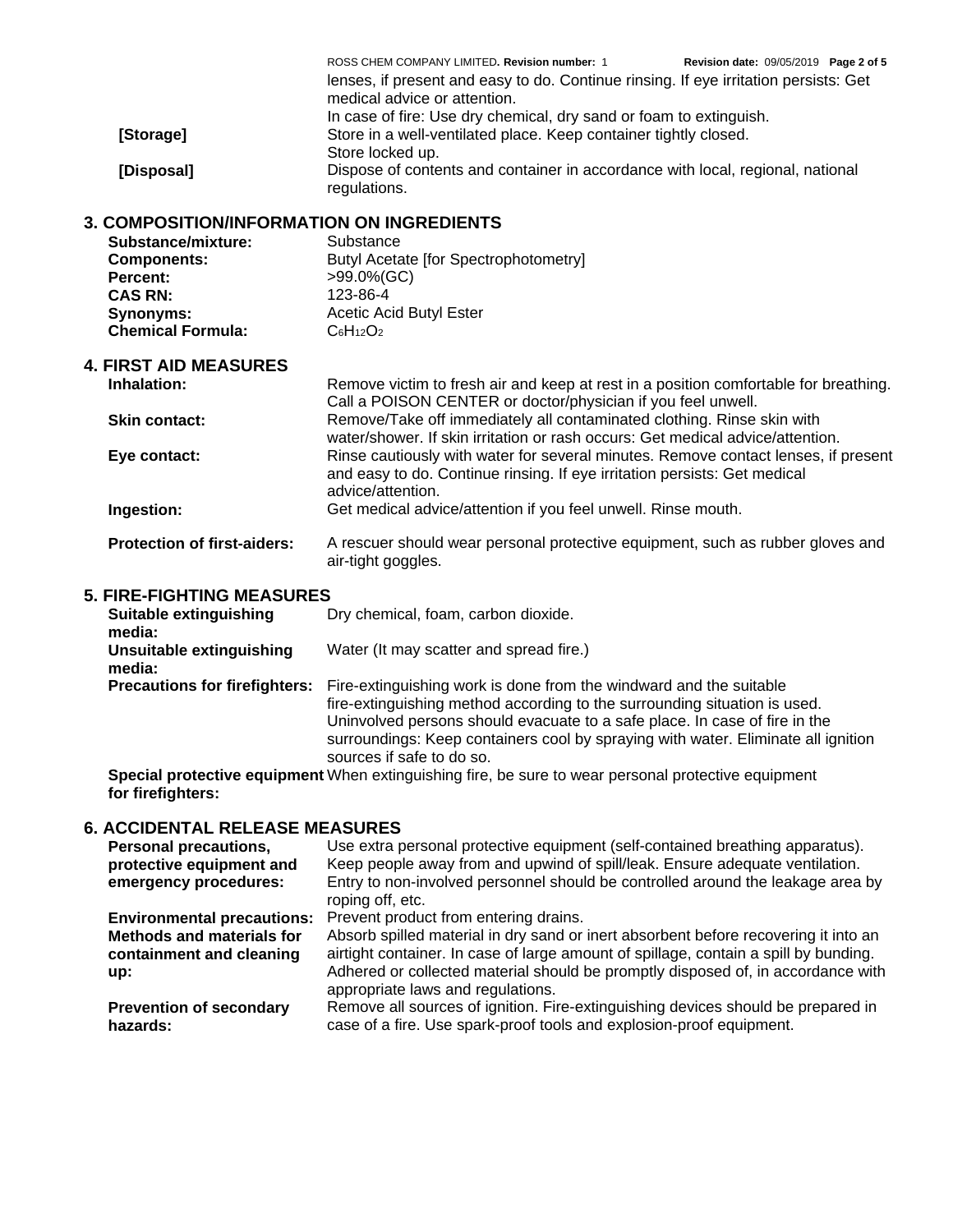|                                                                    | ROSS CHEM COMPANY LIMITED. Revision number: 1<br>Revision date: 09/05/2019 Page 3 of 5                                                    |
|--------------------------------------------------------------------|-------------------------------------------------------------------------------------------------------------------------------------------|
| 7. HANDLING AND STORAGE                                            |                                                                                                                                           |
| <b>Precautions for safe handling</b><br><b>Technical measures:</b> | Handling is performed in a well ventilated place. Wear suitable protective                                                                |
|                                                                    | equipment. Prevent generation of vapour or mist. Keep away from                                                                           |
|                                                                    | heat/sparks/open flame/hot surfaces. -No smoking. Take measures to prevent the                                                            |
|                                                                    | build up of electrostatic charge. Use explosion-proof equipment. Wash hands and                                                           |
|                                                                    | face thoroughly after handling.                                                                                                           |
|                                                                    | Use a closed system if possible. Use a ventilation, local exhaust if vapour or                                                            |
| Advice on safe handling:                                           | aerosol will be generated.<br>Avoid contact with skin, eyes and clothing.                                                                 |
| Conditions for safe storage, including any                         |                                                                                                                                           |
| incompatibilities                                                  |                                                                                                                                           |
| <b>Storage conditions:</b>                                         | Keep container tightly closed. Store in a cool, dark and well-ventilated place.                                                           |
|                                                                    | Store locked up.                                                                                                                          |
|                                                                    | Store away from incompatible materials such as oxidizing agents.                                                                          |
| <b>Packaging material:</b>                                         | Comply with laws.                                                                                                                         |
| 8. EXPOSURE CONTROLS / PERSONAL PROTECTION                         |                                                                                                                                           |
| <b>Engineering controls:</b>                                       | Install a closed system or local exhaust. Also install safety shower and eye bath.                                                        |
| <b>Exposure limits:</b>                                            |                                                                                                                                           |
| <b>ACGIH TLV(TWA):</b>                                             | 150 ppm                                                                                                                                   |
| <b>ACGIH TLV(STEL):</b><br><b>OSHA PEL(TWA):</b>                   | 200 ppm<br>150 ppm                                                                                                                        |
| Personal protective equipment                                      |                                                                                                                                           |
| <b>Respiratory protection:</b>                                     | Half or full facepiece respirator, self-contained breathing apparatus(SCBA),                                                              |
|                                                                    | supplied air respirator, etc. Use respirators approved under appropriate                                                                  |
|                                                                    | government standards and follow local and national regulations.                                                                           |
| <b>Hand protection:</b>                                            | Impervious gloves.                                                                                                                        |
| Eye protection:<br>Skin and body protection:                       | Safety goggles. A face-shield, if the situation requires.<br>Impervious protective clothing. Protective boots, if the situation requires. |
|                                                                    |                                                                                                                                           |
| 9. PHYSICAL AND CHEMICAL PROPERTIES                                |                                                                                                                                           |
| Physical state (20°C):<br>Form:                                    | Liquid<br>Clear                                                                                                                           |
| <b>Colour:</b>                                                     | Colorless                                                                                                                                 |
| Odour:                                                             | No data available                                                                                                                         |
| <b>Odour threshold:</b>                                            | 0.39 ppm                                                                                                                                  |
| pH:                                                                | No data available                                                                                                                         |
| Melting point/freezing point: - 78°C                               |                                                                                                                                           |
| <b>Boiling point/range:</b><br>Flash point:                        | $126^{\circ}$ C<br>$28^{\circ}$ C                                                                                                         |
| <b>Flammability or explosive</b>                                   |                                                                                                                                           |
| limits:                                                            |                                                                                                                                           |
| Lower:                                                             | 1.4%                                                                                                                                      |
| <b>Upper:</b>                                                      | 7.5%                                                                                                                                      |
| Vapour pressure:                                                   | 2.0kPa/25°C                                                                                                                               |
| Vapour density:                                                    | 4.0                                                                                                                                       |
| <b>Relative density:</b><br>Solubility(ies):                       | 0.88                                                                                                                                      |
| [Water]                                                            | Slightly soluble (1.4g/100mL, 20°C)                                                                                                       |
| [Other solvents]                                                   |                                                                                                                                           |
| Miscible:                                                          | Ether, Alcohols                                                                                                                           |
| Log Pow:                                                           | 1.82                                                                                                                                      |
| <b>Autoignition temperature:</b>                                   | 425°C                                                                                                                                     |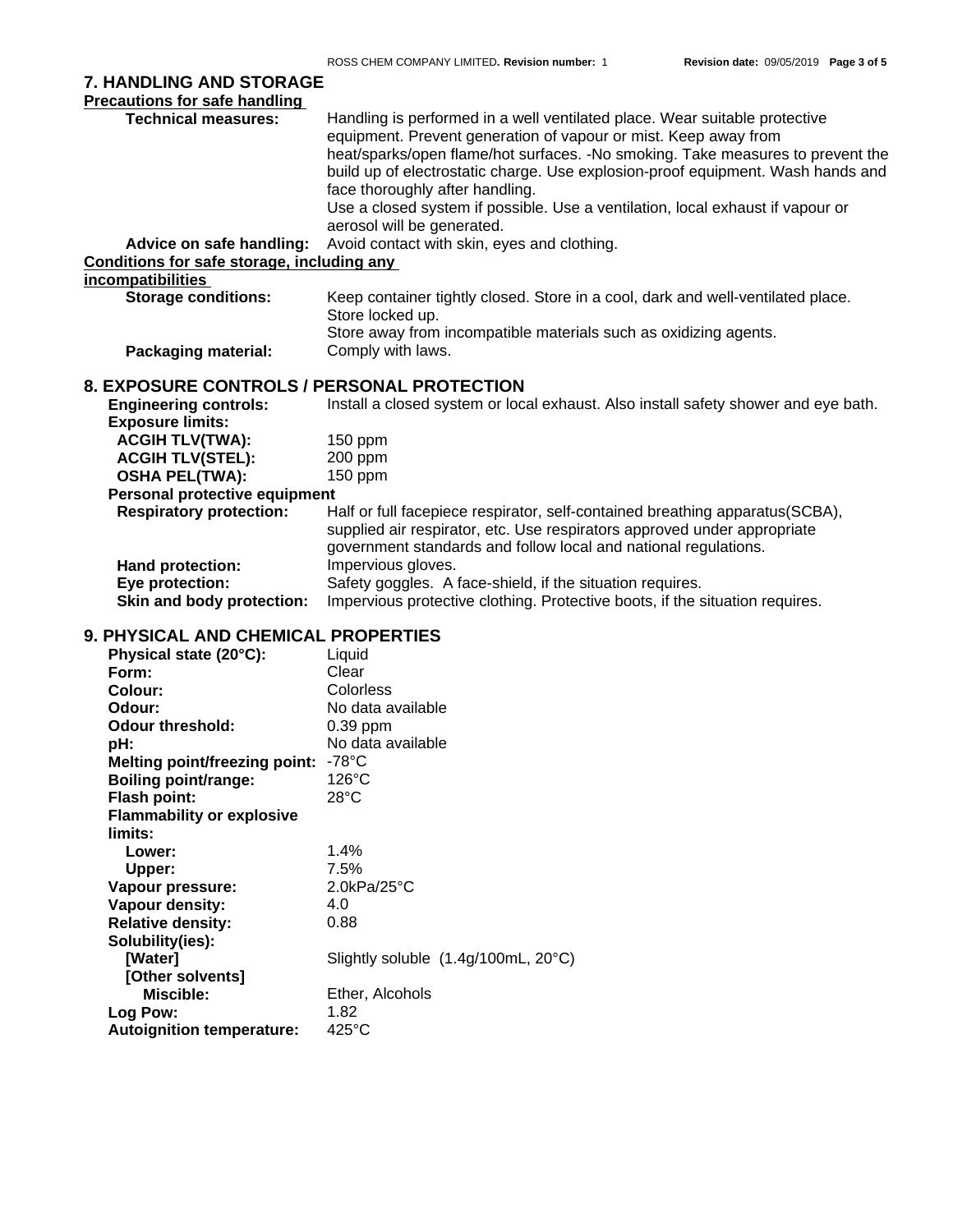#### **10. STABILITY AND REACTIVITY**

|                                 | ROSS CHEM COMPANY LIMITED. Revision number: 1   | <b>Revision date: 09/05/2019</b> | Page 4 of 5 |
|---------------------------------|-------------------------------------------------|----------------------------------|-------------|
| . STABILITY AND REACTIVITY      |                                                 |                                  |             |
| <b>Chemical stability:</b>      | Stable under proper conditions.                 |                                  |             |
| <b>Possibility of hazardous</b> | No special reactivity has been reported.        |                                  |             |
| reactions:                      |                                                 |                                  |             |
| <b>Conditions to avoid:</b>     | Spark, Open flame, Static discharge             |                                  |             |
| Incompatible materials:         | Oxidizing agents, Strong bases, Reducing agents |                                  |             |
| <b>Hazardous decomposition</b>  | Carbon dioxide, Carbon monoxide                 |                                  |             |
|                                 |                                                 |                                  |             |

#### **11. TOXICOLOGICAL INFORMATION**

| <b>Acute Toxicity:</b>            | orl-rat LD50:10768 mg/kg                   |
|-----------------------------------|--------------------------------------------|
|                                   | skn-rbt LD50:>17600 mg/kg                  |
|                                   | ihl-mus LC50:6g/m <sup>3</sup> /2H         |
|                                   | ihl-hmn TCLo:200 ppm                       |
| <b>Skin corrosion/irritation:</b> | skn-rbt 500 mg/24H MOD                     |
| Serious eye                       | eye-rbt 20 mg open SEV                     |
| damage/irritation:                |                                            |
| Germ cell mutagenicity:           | No data available                          |
| Carcinogenicity:                  |                                            |
| $IARC =$                          | No data available                          |
| $NTP =$                           | No data available                          |
| <b>Reproductive toxicity:</b>     | ihl-rat $TCLo:1500$ ppm/7H $(7-16D)$ preg) |
| <b>RTECS Number:</b>              | AF7350000                                  |

#### **12. ECOLOGICAL INFORMATION**

| <b>Ecotoxicity:</b>          |                   |
|------------------------------|-------------------|
| Fish:                        | No data available |
| Crustacea:                   | No data available |
| Algae:                       | No data available |
| Persistence / degradability: | No data available |
| <b>Bioaccumulative</b>       | 10                |
| potential(BCF):              |                   |
| <b>Mobility in soil</b>      |                   |
| Log Pow:                     | 1.82              |
| Soil adsorption (Koc):       | 200               |
| Henry's Law (PaM 3/mol):     | 28                |
|                              |                   |

#### **13. DISPOSAL CONSIDERATIONS**

Recycle to process, if possible. Consult your local regional authorities. You may be able to burn in a chemical incinerator equipped with an afterburner and scrubber system but exert extra care in igniting as this material is highly flammable. Observe all federal, state and local regulations when disposing of the substance

#### **14. TRANSPORT INFORMATION**

| <b>Hazards Class:</b> | 3: Flammable liquid. |
|-----------------------|----------------------|
| UN-No:                | 1123                 |
| Proper shipping name: | Butyl acetates       |
| <b>Packing group:</b> |                      |

#### **15. REGULATORY INFORMATION**

**Regulations on the Control over Safety of Dangerous Chemicals (State Council announces on January 26, 2002 and revised on February 16,2011):** Safe use and production, the storage of a dangerous chemical, transport, loading and unloading were prescribed.

**This product is included in the list of dangerous chemicals(2015)/Serial No.:** 2657